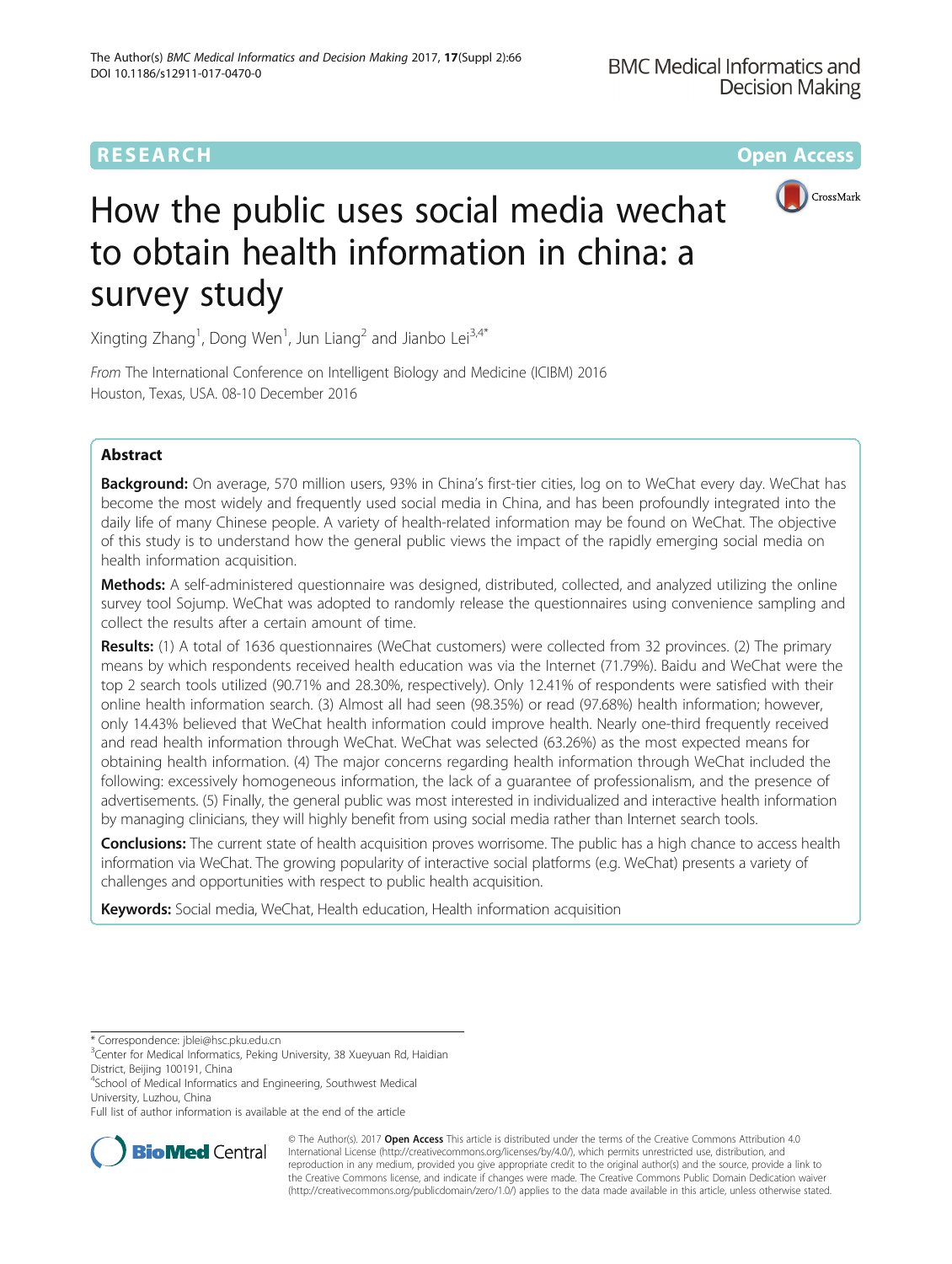# Background

The rapid development of the Internet and new media has remarkably changed people's lifestyles. The number of global Internet users has exceeded 3 billion, and the Internet penetration rate reached 42% [\[1](#page-8-0)]. According to the Pew Research Center, 84% of American adults have access to the Internet [[2](#page-8-0)]. Furthermore, 72% of online American adults use Facebook [\[3](#page-8-0)]. According to 'The 36th Statistical Report on Internet Development in China', from June 2015, the number of Chinese netizens reached 668 million, mobile Internet users reached 594 million, and the percentage of Internet surfing via mobile was as high as 88.9% [\[4](#page-8-0)].

Similar to Facebook, WeChat, a free application released in 2011 by Tencent, Inc., has become the most widely and frequently used social networking platform in China. WeChat provides many services for daily living, including instant messaging, free phone calls, interest or private groups, browsing and posting for information sharing on moments, mobile payments, sending red envelops, etc. [[5](#page-8-0)]. According to the latest data from Tencent, Inc., the number of active monthly customers reached 700 million in March 2016, from 200 countries and in nearly 20 different languages; 61% of WeChat users open WeChat more than 10 times per day, 36% open WeChat more than 30 times per day, and 32% of users used WeChat for longer than 2 h per day. Additionally, 61.4% of users check moments each time they open WeChat; and 28% of users have more than 200 friends, which is more than twice that of last year's data. In April 2016, the time spent, daily, on mobile Internet averaged 200 min per user, and WeChat accounted for 35% of that time [[1\]](#page-8-0). Furthermore, 200 million users linked WeChat with credit cards, 70% of users spend more than 100 RMB (local currency in China) per month on WeChat, and 8 billion RMB were sent via WeChat Red Envelopes during the Spring Festival of 2016.

WeChat is more than just an innovative mobile application installed on over 90% of smartphones and integrated into most people's routines: it is now an inevitable tool transforming daily life of users in many ways. As part of a new lifestyle, WeChat spearheads a new era of mobile Internet communication [[6\]](#page-8-0). Most importantly, a variety of health-related information was continuously generated and transmitted among tremendous numbers of users through the different functions of WeChat, providing WeChat with enormous potential to affect the general public's health status. Apparently, research on how social media transforms the public's health status is forecast to be on rapid rise and is highly necessary.

Previous studies [[7, 8\]](#page-8-0) have focused on health information acquisition via the Internet and new media, as well as the related improvement of healthy living habits. According to the 'Pew Internet and American Life Project,' 61% of American adult netizens actively acquired healthrelated information online. Moreover, almost 60% of respondents admitted that Internet health information impacted their health management strategy [\[9](#page-8-0)]. The information acquired via the Internet is primarily associated with areas such as health care, disease symptoms, and treatments [[10](#page-8-0)]. A cancer information survey among Chinese people (Institute of Public Opinion, Renmin University of China) reported that in Beijing and Hefei, 76.3% of computer-using respondents acquired health information via the Internet, while 68.8% of mobile terminal-using (e.g. smartphone and iPad) respondents acquired health information from the Internet. With an increasing sense of health among the general public, new media's popularity as a means of acquiring health-related information has also grown [[11](#page-8-0)]. Social media-with material contributed by patients themselves-provides an opportunity to better understand views on health care from a patient's perspective [\[7](#page-8-0)]. Furthermore, social media platforms emphasize a more customer-oriented experience and enables the sharing of health information [[12](#page-8-0)], and a previous study showed that social media usage has positive effects on health behaviors [\[13](#page-8-0)].

Although health information acquisition and usage via new media has been studied in foreign countries, few studies have been conducted in China. Furthermore, the health information services provided by professional institutions, hospitals, and communities are greatly insufficient. As the rapidly emerging and most prominent social media in China, WeChat plays an important part in modern lifestyles. Whether and how this trend would affect the health status of the general public is unknown. This study was the first quantitative attempt to investigate how the general public acquires health education, especially the current availability, problems, and tendency of health education using social media WeChat. Further functions developed based on our study may greatly promote the efficiency of health education and spread insight across the global community.

# Methods

# Samples

As the most widely and frequently used social communication tool for general public in China, WeChat has a powerful friends network: 57.3% of customers made new friends, or got back in touch with old friends via WeChat [[5](#page-8-0)]. This makes it possible to administer questionnaires via WeChat using a convenience sampling method. From October 10–21, 2015, the self-designed questionnaire on health education recognition was sent to 2000 users and WeChat groups (approximately 20 chat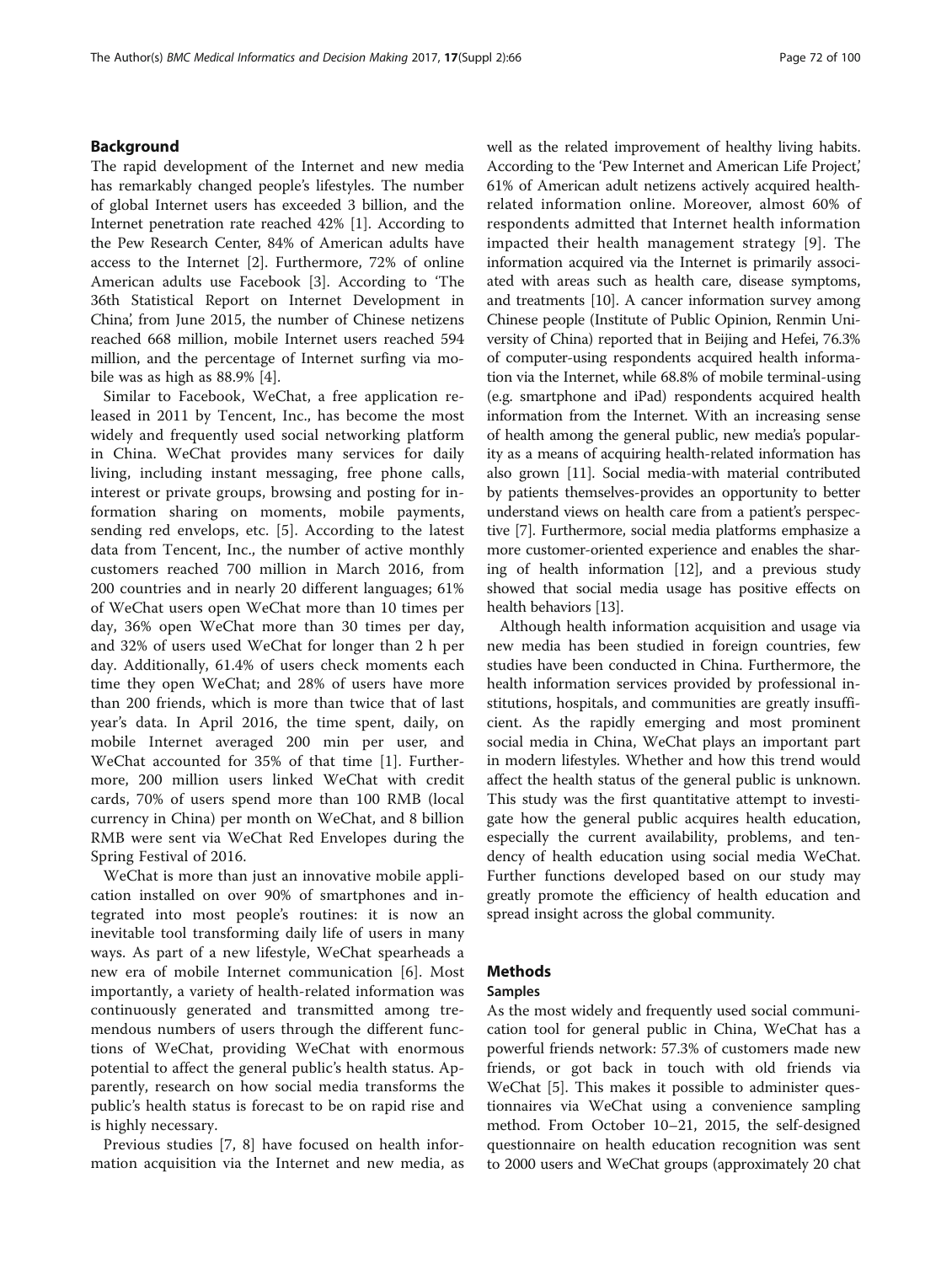groups of between 8 and 314 participants) from the author's WeChat account. Each receiver was requested to forward the questionnaire link to their own friend's network. A total of 1739 questionnaires were collected, with 1636 determined valid.

# Questionnaire preparation and survey method

The questionnaire was produced, distributed, and collected with the online survey tool Sojump [\(http://www.sojump.](http://www.sojump.com/) [com\)](http://www.sojump.com/). Sojump is a professional online survey, evaluation, and voting platform that permits humanized services including questionnaire design, data collection, custom reporting, and result analysis.

The questionnaire titled "questionnaire on knowledge, attitude, and behavior of health education via WeChat" was self-designed based on literature review [[14](#page-8-0)–[16](#page-8-0)], the needs of this study, and the researchers' experiences. As a result, 6 major topics were developed in the questionnaire: demographic indexes, current health education status, WeChat use, WeChat use for health education, expected health education approach, and problems related to medical and health information via WeChat. Then, we built a series of measurement indicators, including channels, frequencies, overall evaluation, satisfaction of searching for health information, etc. These indicators regarding the use of WeChat to acquire health information were categorized into 3 levels, from large to small: type, means, and mode. Finally, we set up a variety of questions, which included short answer, multiple choices, rating questions, and introduced Likert scaling and percentages for quantification.

Once the questionnaire design was finished, 5 participants, 2 of whom were survey experts, conducted a pilot test. Then, the research team reworked the questionnaire to address concerns that arose during the pilot. These were in regards to response time, question design, question order, and question content.

The long-term questionnaire link is [http://www.so](http://www.sojump.com/jq/8965372.aspx)[jump.com/jq/8965372.aspx.](http://www.sojump.com/jq/8965372.aspx) To improve the quality of questionnaire recycling and collect as many valid questionnaires as possible, electronic red envelopes of varying value were randomly distributed, thereby encouraging respondent initiative; the actual value was 1 RMB for everyone.

# Statistical analysis

Questionnaires were analyzed to eliminate invalid questionnaires. The exclusion criteria included repetitive IP addresses, logic errors, same answers for consecutive questions, and questions left blank. Finally, a total of 103 questionnaires were excluded, resulting in 1636 valid questionnaires. Data analysis was performed using

Sojump and Excel, SPSS20.0.0. Descriptive analysis was conducted automatically via the statistical functions of Sojump. Lastly, an ANOVA test was performed via SPSS to explore the impact of different demographic characteristics of the respondents on the scores of WeChat health information quality and health education patterns.

# Results

# General information of respondents

The 1,636 respondents (male 784, female 852) were from 32 provinces and cities across the country. Age ranged from 18 to 50 years old, in a uniform distribution, and 90% of respondents possessed college/ university education or above (see Table 1.). The majority of respondents were from Beijing, Sichuan, Shanxi, Chongqing, Guangdong, Shanghai, Liaoning, Jiangsu, and Tianjin (Fig. [1](#page-3-0)). All questionnaires were submitted through smartphones.

# Current state of health education

Most respondents acquired health education via the Internet (71.94%), and nearly one-third of them frequently searched online for health information (often 26.41%, always 3.61%). As shown in Fig. [2](#page-3-0), Baidu was the top choice for online searches (90.71%), and WeChat was second (28.30%).

| Table 1 General information of respondents |  |
|--------------------------------------------|--|
|--------------------------------------------|--|

| Category                                          | Number of Respondents | Percentage (%) |  |
|---------------------------------------------------|-----------------------|----------------|--|
| Gender                                            |                       |                |  |
| Male                                              | 784                   | 47.92          |  |
| Female                                            | 852                   | 52.08          |  |
| Age                                               |                       |                |  |
| Under 18                                          | 11                    | 0.67           |  |
| $18 - 25$                                         | 309                   | 18.89          |  |
| $26 - 30$                                         | 301                   | 18.40          |  |
| $31 - 40$                                         | 499                   | 30.50          |  |
| $41 - 50$                                         | 443                   | 27.08          |  |
| $51 - 60$                                         | 69                    | 4.22           |  |
| Above 60                                          | 4                     | 0.24           |  |
| Education                                         |                       |                |  |
| Primary school                                    | 8                     | 0.49           |  |
| Middle school                                     | 21                    | 1.28           |  |
| High school/Vocational<br>school/Secondary school | 89                    | 5.44           |  |
| College/University                                | 886                   | 54.16          |  |
| Master                                            | 505                   | 30.87          |  |
| Doctorate or above                                | 127                   | 7.76           |  |
| Total                                             | 1636                  |                |  |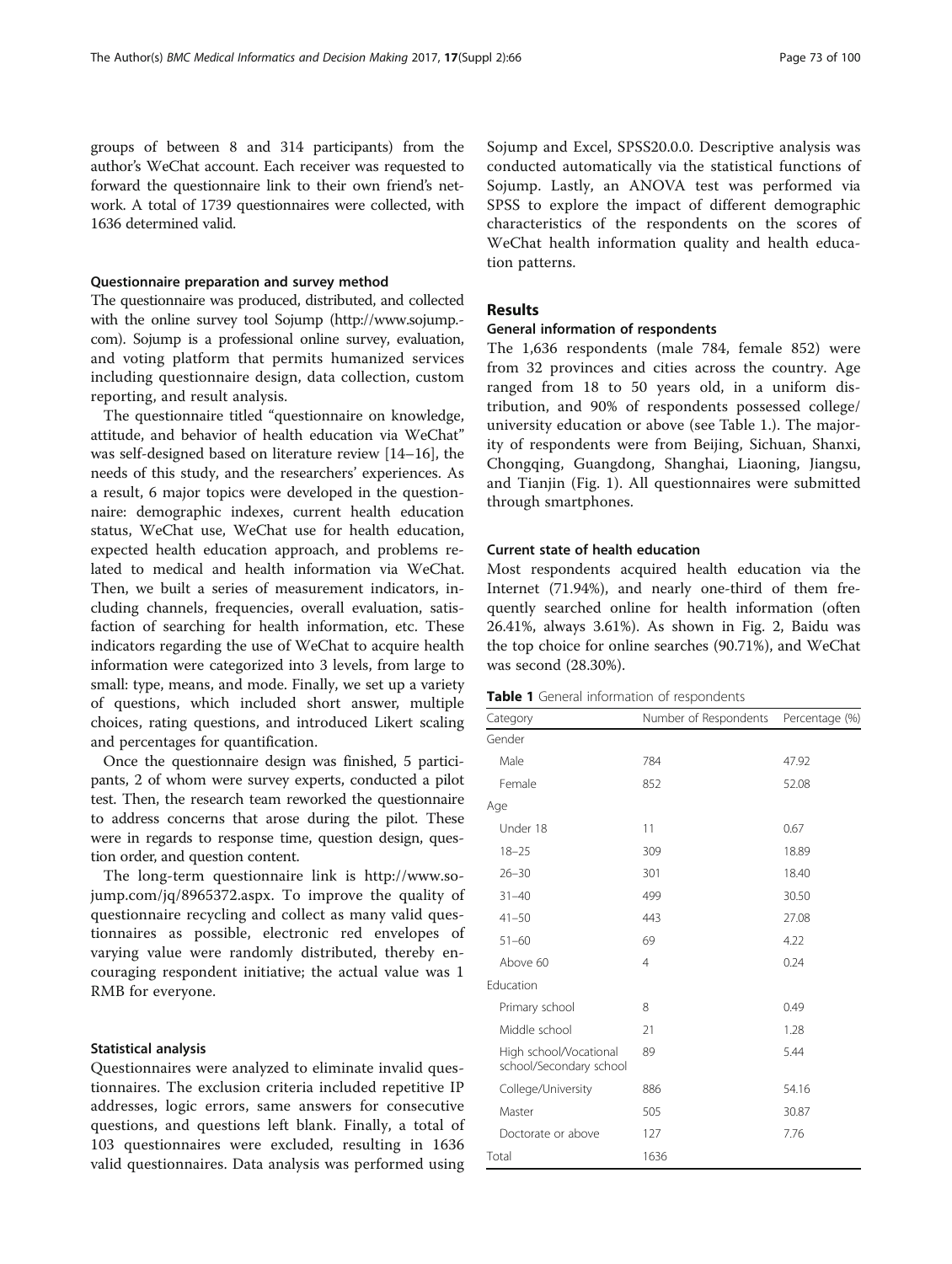<span id="page-3-0"></span>

The general public's major concerns regarding existing health education included lack of timely attention (58.62%), insufficient individualized attention (68.09%), and poor interactions (68.34%). Only 12.41% of the respondents were satisfied with the results provided on health information via the Internet; moreover, only 6.61% were generally satisfied with the current health education system in China (see Table [2\)](#page-4-0).

# WeChat usage

As other statistics show, our study participants used WeChat frequently: 97% used WeChat every day, half of the respondents opened it at least 20 times a day, and 16.01% opened it as much as 40 to 50 times a day (see Table [3\)](#page-4-0). Over half of the respondents stayed on WeChat for at least 1 h each day, while 18.97% used it for more than 3 h (Fig. [3\)](#page-5-0).

# Current state of health information via WeChat

WeChat is a potentially powerful means of providing health education. Seeing health information via WeChat is common. 98.35% of respondents reported that they have seen health information, while 29.71% of respondents often or always see health information; 97.68% of respondents reported that they have opened and read health information, and 32.33% of respondents open and read health education articles regularly (see Table [4](#page-5-0)). The primary means of receiving health information were through Moments (70.54%), public accounts (53.36%), and group chats (31.17%), which are major functions of WeChat. (WeChat suggests users to post images and text, share music and articles, as well as comment and "like" in the Moments; WeChat also supports users in registering as a public account, which enables them to push feeds to subscribers,

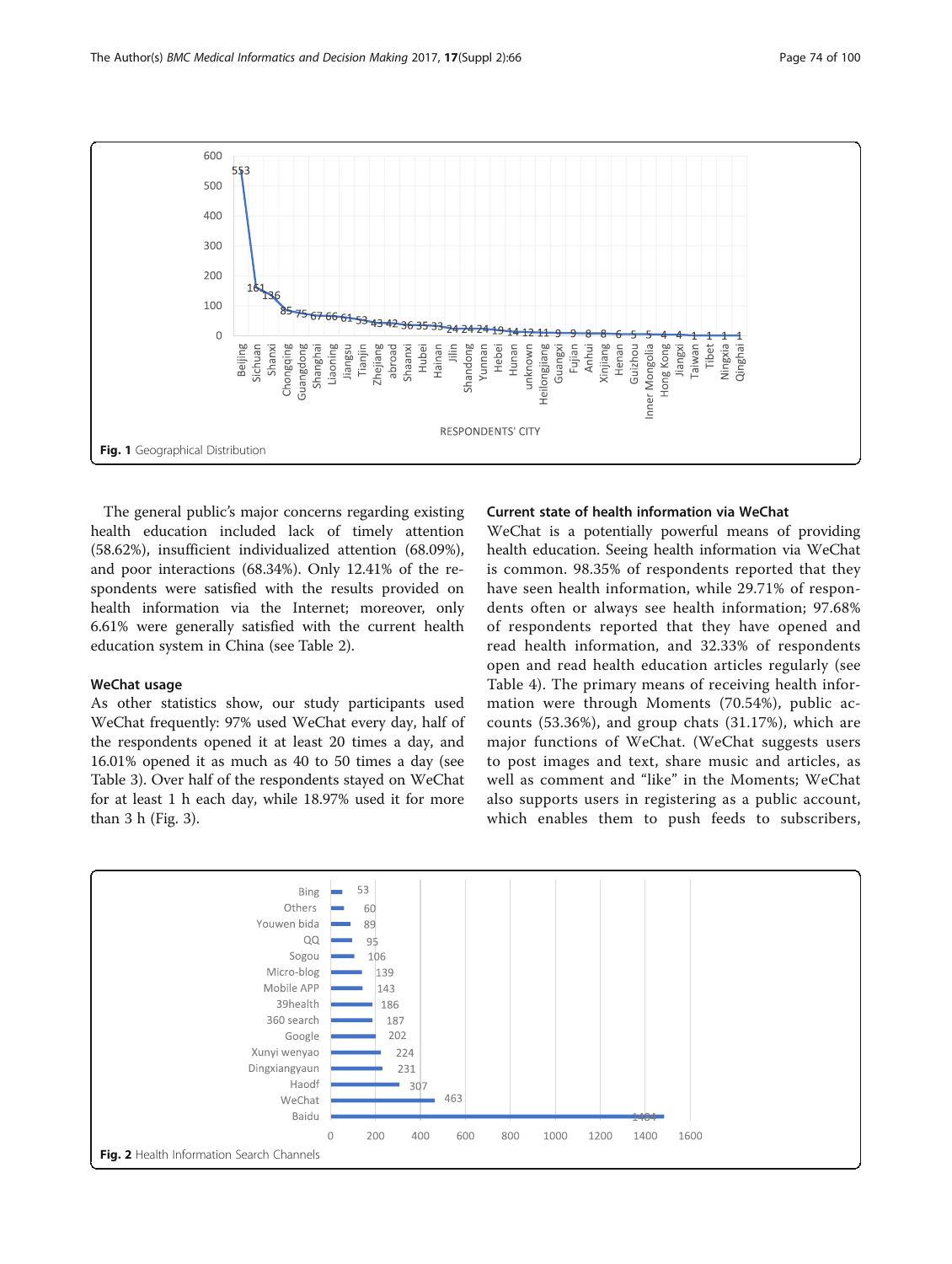<span id="page-4-0"></span>

| <b>Table 2</b> Overall Assessment |
|-----------------------------------|
|-----------------------------------|

|           | Overall assessment of searching<br>for medical knowledge via<br>internet | Overall assessment of<br>current health education<br>system |
|-----------|--------------------------------------------------------------------------|-------------------------------------------------------------|
| Very poor | 71 (4.34%)                                                               | 124 (7.58%)                                                 |
| Worse     | 293 (17.91%)                                                             | 489 (29.89%)                                                |
| Normal    | 1069 (65.34%)                                                            | 915 (55.93%)                                                |
| Good      | 186 (11.37%)                                                             | 103 (6.30%)                                                 |
| Excellent | 17 (1.04%)                                                               | $5(0.31\%)$                                                 |

interact with subscribers, and provide them with services).

An evaluation of the quality of health information on WeChat revealed that readability had the highest score (63.83), whereas professional aspects and health benefits received lower scores (55.28 and 55.23, respectively). 41.32% (agree and strongly agree) of respondents believed that WeChat health information had no significant impact, 44.25% of respondents were neutral, and only 14.43% believed that WeChat health information could improve health (see Table [5](#page-6-0)). In addition, more than 60% of respondents were concerned that there were many problems about health knowledge in WeChat, such as unprofessional information, too much similar information, too many advertisements, etc., and readability was considered the least significant problem (see Table [5](#page-6-0)).

# Ideal health education mode expected

Study participants held high expectations for new media like WeChat. When asked about the most expected means for obtaining health education, WeChat was chosen as the most popular with a selection rate of 63.26%, which was higher than the selection rate of 53.73% for the Internet, which was ranked second (see Fig. [4\)](#page-6-0). When asked about the most expected means for searching health information, Baidu, a traditional means to obtain health information, was the most popular (80.20%), followed by WeChat (46.76%). Both were much higher than other search engines, professional websites, and new media such as haodf.com (20.23%), mobile applications (19.99%), and xywy.com (14.85%) (see Fig. [5](#page-7-0)).

The concept of health education is more general than that of searching for health information. The latter primarily involves search engines in which an active mode is crucial, while the former has broader meaning. Social media may play broader and more important roles by sharing or pushing individualized health education information to target consumers, while Baidu is just a search engine. When asked about the most expected mode of health education within WeChat, 'personalized health education information from the doctor in charge of you, and reminders for you to read' was the highest rated item (with a score of 76.42) among survey participants (see Table [6\)](#page-7-0). This indicates that interactive and individualized health education by a managing physician is crucial, since it would remarkably increase the chance of reading health information related to the consumers' personal health status, and thus help improve the effectiveness of health education. More personalized solutions may be developed and evaluated to meet such needs of the general public.

# SPSS statistical analysis

An ANOVA test was performed on the readability, usefulness, and professionalism scores of WeChat health information quality. The test showed that the feedback on quality of WeChat health information had statistically significant differences in age and educational background. Respondents older than 60 years old rated the lowest score (22.25), however, there were only 4 samples in this age range; scores from other age ranges were similar. Respondents from middle school scored highest, however, this sample size was also too small (only 21); scores from other educational backgrounds were similar. In addition to usefulness, both readability and usefulness differed with gender, with males scoring 2–3 points higher than females (95% CI,  $P < 0.05$ ). Regarding the best health education mode, there were statistically significant differences in both age and educational background. However, the difference across age was due to the small sample size of respondents older than 60 years old. Respondents from different educational backgrounds scored differently on third and fourth health education means, showing that the higher the level of education, the higher score (95% CI,  $P < 0.05$ ).

# **Discussions**

# Generally unsatisfactory health education

Health education represents an important country-level public health effort. However, the current status of health education in China is disappointing. Traditional health education modes have been gradually replaced by new technologies. This study shows that the Internet has become the primary source of health education. Nearly one-third of the study participants used the Internet to search for health information regularly, and Baidu was

Table 3 Total Times Checking WeChat Each Day

| Number of times checking WeChat each day (times) | $-10$        | $1 - 20$     | $1 - 30$     | 31–40       | $41 - 50$    |
|--------------------------------------------------|--------------|--------------|--------------|-------------|--------------|
| Total                                            | 401 (25.27%) | 445 (28.04%) | 314 (19.79%) | 173 (10.9%) | 254 (16.01%) |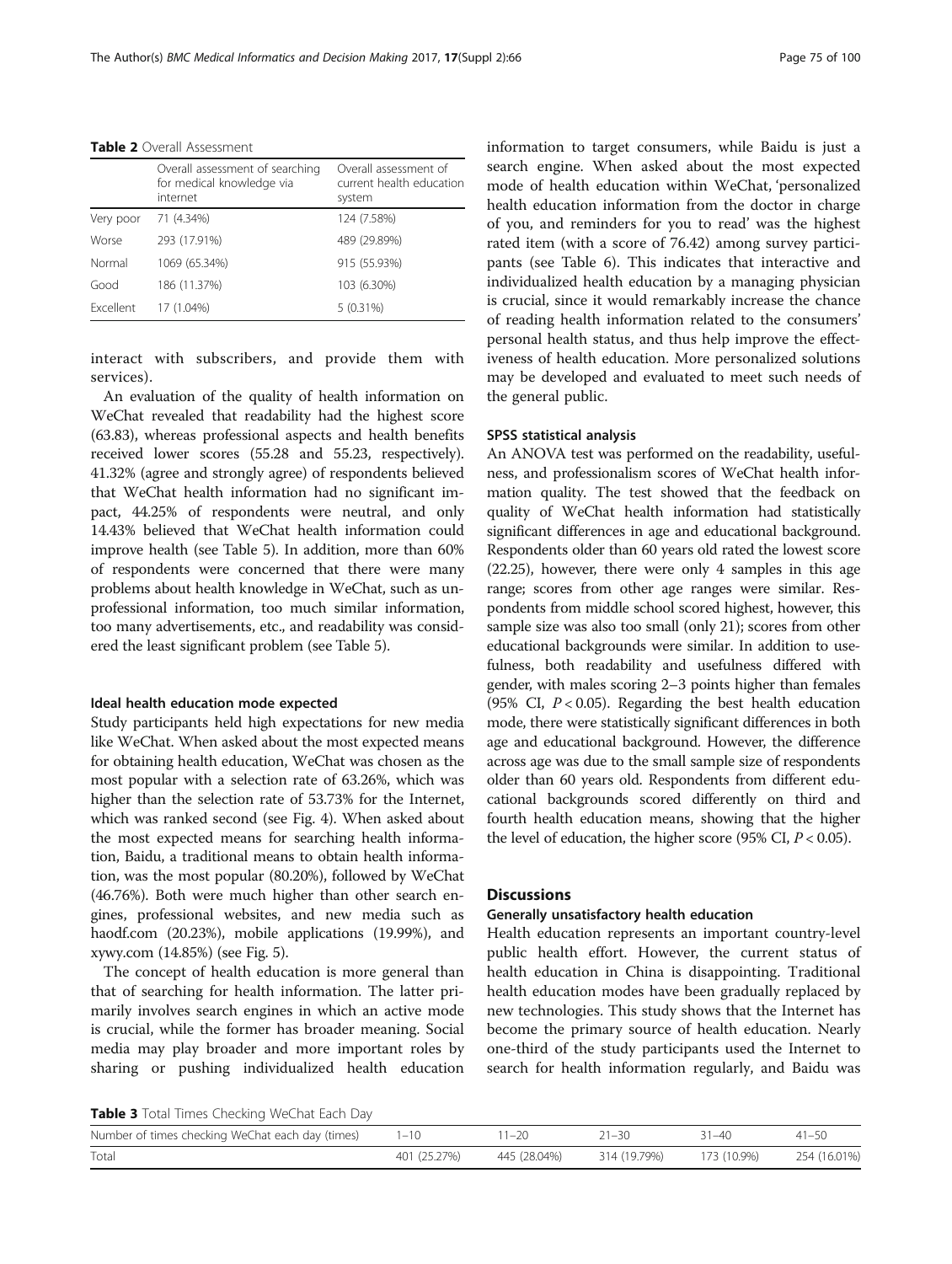<span id="page-5-0"></span>

the primary search engine utilized. However, only 12% of respondents were satisfied with their experience searching for information via the Internet, which may be partly associated with Baidu's commercial policies and ranking rules, where information is provided or ranked based on how much a user pays Baidu. Overall satisfaction with current health education was even worse, with only 6% of people satisfied.

In China, people's health awareness is generally poor. The majority have a weak sense of how to take care of themselves and/or an ability to do so. Furthermore, harmful lifestyles are very common. Consequently, health education in China is a formidable task. Medical and healthcare workers are the primary sources of health education, yet there is a gap between health education and clinical services due to high clinical workloads, busy schedules of clinicians, and major clinical service goals focused only on curing patients. Current health education ignores the true demands of the general public. It lacks a focus on individual needs and humanistic concerns, resulting in poor interactions and effectiveness. The popularity of the Internet and rise of new media greatly challenges the traditional health education mode, yet also provides new opportunities for innovation [[17](#page-8-0)].

|  |  | Table 4 Frequency of Accessing WeChat Medical Articles |  |  |  |  |  |
|--|--|--------------------------------------------------------|--|--|--|--|--|
|--|--|--------------------------------------------------------|--|--|--|--|--|

|              | Frequency of seeing a<br>medical article via WeChat | Frequency of opening and<br>reading a medical article |
|--------------|-----------------------------------------------------|-------------------------------------------------------|
| Never        | 27 (1.65%)                                          | 38 (2.32%)                                            |
| Occasionally | 547 (33.44%)                                        | 498 (30.44%)                                          |
| Sometimes    | 576 (35.21%)                                        | 571 (34.9%)                                           |
| Often        | 453 (27.69%)                                        | 474 (28.97%)                                          |
| Always       | 33 (2.02%)                                          | 55 (3.36%)                                            |

# WeChat as an essential pathway for health information acquisition

This study predicted an increase in health education information acquisition via new media. The Internet and WeChat are the most popular choices for acquiring health information. Nearly one-third of the general public often receive health information, and nearly onethird often open and read health information through WeChat moments, public accounts, or group chats. A survey study by Hou et al. [\[18](#page-8-0)] showed that 68.7% of respondents from Beijing citizens followed WeChat public accounts, micro-blogs, or often browsed healthrelated web pages. According to the Chinese medical and health industry public data insight report [[19\]](#page-8-0), in the fourth quarter of 2015, 35.4% of headline articles from health-related public accounts had more than 10,000 readings, with an average 13,223, reflecting a high attention to health information by WeChat users. The study on health information acquisition channels by Zhang et al. [\[11](#page-8-0)] also suggested that passive acquisition through WeChat moments was an important medium for college students. For some, it was the only means by which they obtained health information. WeChat moments, public account notifications, and group chats are the 3 main channels for information acquisition. In contrast, WeChat search, mobile QQ browser, WeChat hot article search, and Sogou WeChat search functions are utilized less frequently. These results indicate that passive acquisition is more frequent than active acquisition [[20\]](#page-8-0).

WeChat is widely accepted throughout China due to its numerous interactive functions. Currently, the number of WeChat customers has exceeded 900 million, with 150 million customers staying online for at least 2 h every day [\[5](#page-8-0)]. With a good user base, WeChat can be used to precisely send information to target populations. WeChat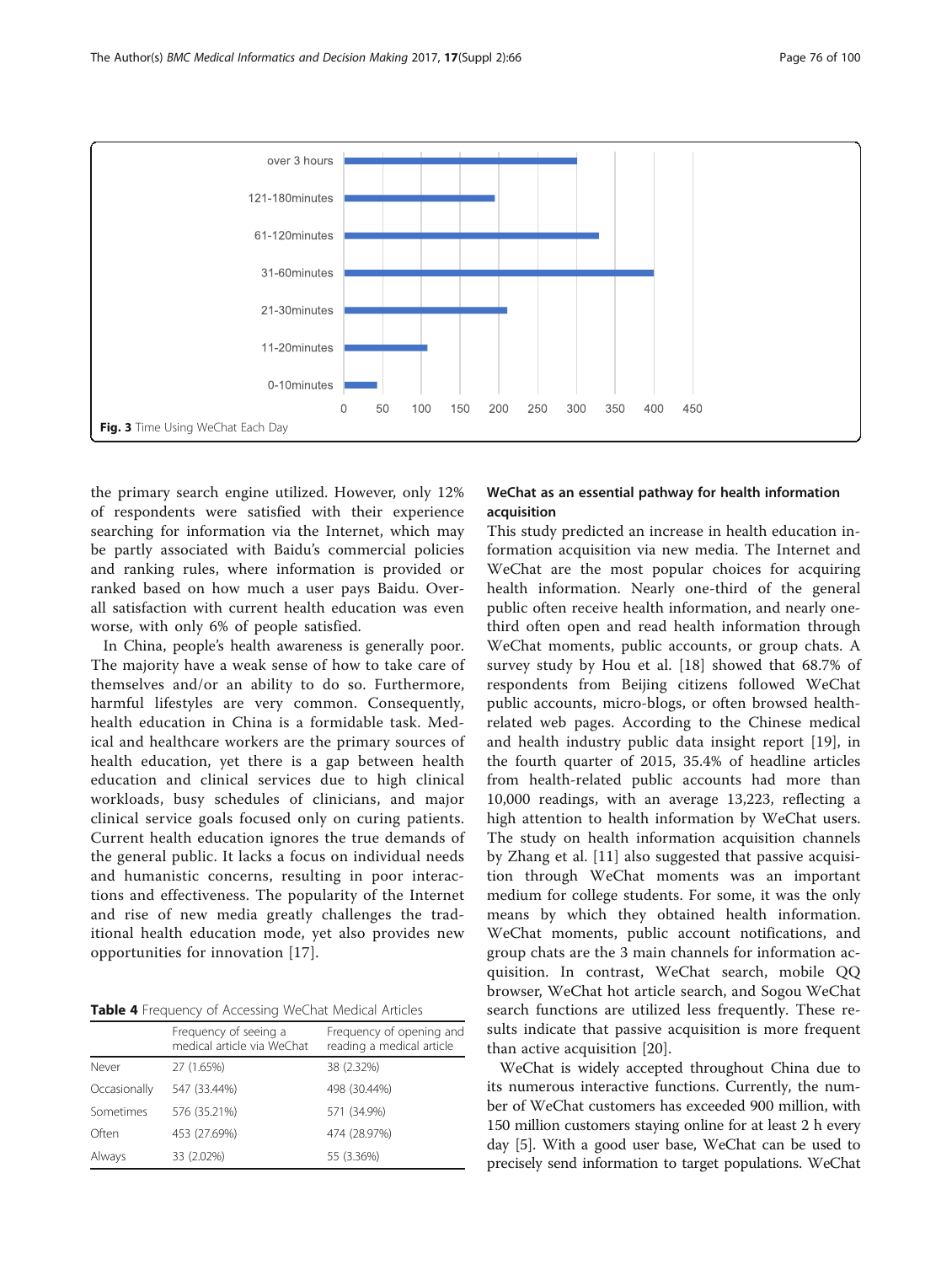|                                           | Strongly disagree | Disagree     | Neutral      | Agree        | Strongly agree |
|-------------------------------------------|-------------------|--------------|--------------|--------------|----------------|
| Not professional enough                   | 53 (3.24%)        | 61 (3.73%)   | 399 (24.39%) | 701 (42.85%) | 422 (25.79%)   |
| Readability                               | 52 (3.18%)        | 245 (14.98%) | 682 (41.69%) | 514 (31.42%) | 143 (8.74%)    |
| Too much similar information              | 38 (2.32%)        | 48 (2.93%)   | 426 (26.04%) | 808 (49.39%) | 316 (19.32%)   |
| Too many advertisements                   | 38 (2.32%)        | 68 (4.16%)   | 414 (25.31%) | 642 (39.24%) | 474 (28.97%)   |
| No significant impact on improving health | 43 (2.63%)        | 193 (11.8%)  | 724 (44.25%) | 507 (30.99%) | 169 (10.33%)   |

<span id="page-6-0"></span>Table 5 Potential problems of WeChat health information

information transmission starts from acquaintances with relatively stable relationships, and expands to strangers, building trust between senders and receivers [[21](#page-8-0)]. WeChat communication is characterized by dual-direction and interaction. Users are able to send health information according to the receiver's taste, such as via text, voice, images, and video. In the future, different notifications could be sent according to individual preference, which could satisfy the public's increasing health education requirements and provide a solid basis for health information dissemination [[22\]](#page-8-0).

# Integrate WeChat into the ideal health education mode

WeChat represents a more convenient and accessible tool for health education in China. Health information acquisition via WeChat is more convenient, timely, cost-effective, privacy protective, and avoids embarrassment. Furthermore, the technical development of big data and the Internet of Things allow individuals to access and track effective health information and customize on-demand health information. Thus, to a certain extent, WeChat contributes to greater freedom regarding individual health decisions. An increase in health knowledge via WeChat information acquisition increases the public's health decision-making and action ability [\[23\]](#page-8-0). It also helps break the traditional imbalance between doctors and patients, and promotes efficient communication between them, thereby saving public medical resources.

Therefore, autonomous health education via WeChat is a useful tool to address the current shortcomings in health education. The present study also shows that WeChat and other new media are the most accepted health education channels. However, only 14.43% of our respondents believed that WeChat health information could help their health, reflecting that the public is suspicious about the quality of WeChat health information. A survey Study by Hou et al. [[18\]](#page-8-0) showed that more than half of the responding Beijing residents believed that Internet health information was not reliable. In terms of the most-wanted health education mode through WeChat, the item with the highest score was 'personalized health education information from the doctor in charge of you, and reminders for you to read'. Since the patient's primary doctor is familiar with their condition, this mode promotes well-directed health education. In addition, because of the communication characteristics of WeChat, doctor-patient communication could be enhanced and ultimately more effective.

# Limitations

First, the study adopted a convenience sampling method that started from a personal WeChat account. Although respondents were sampled randomly across the country and participation was voluntary, the sample number was too small to represent the general public (all WeChat users). Fortunately, the distribution of the questionnaire

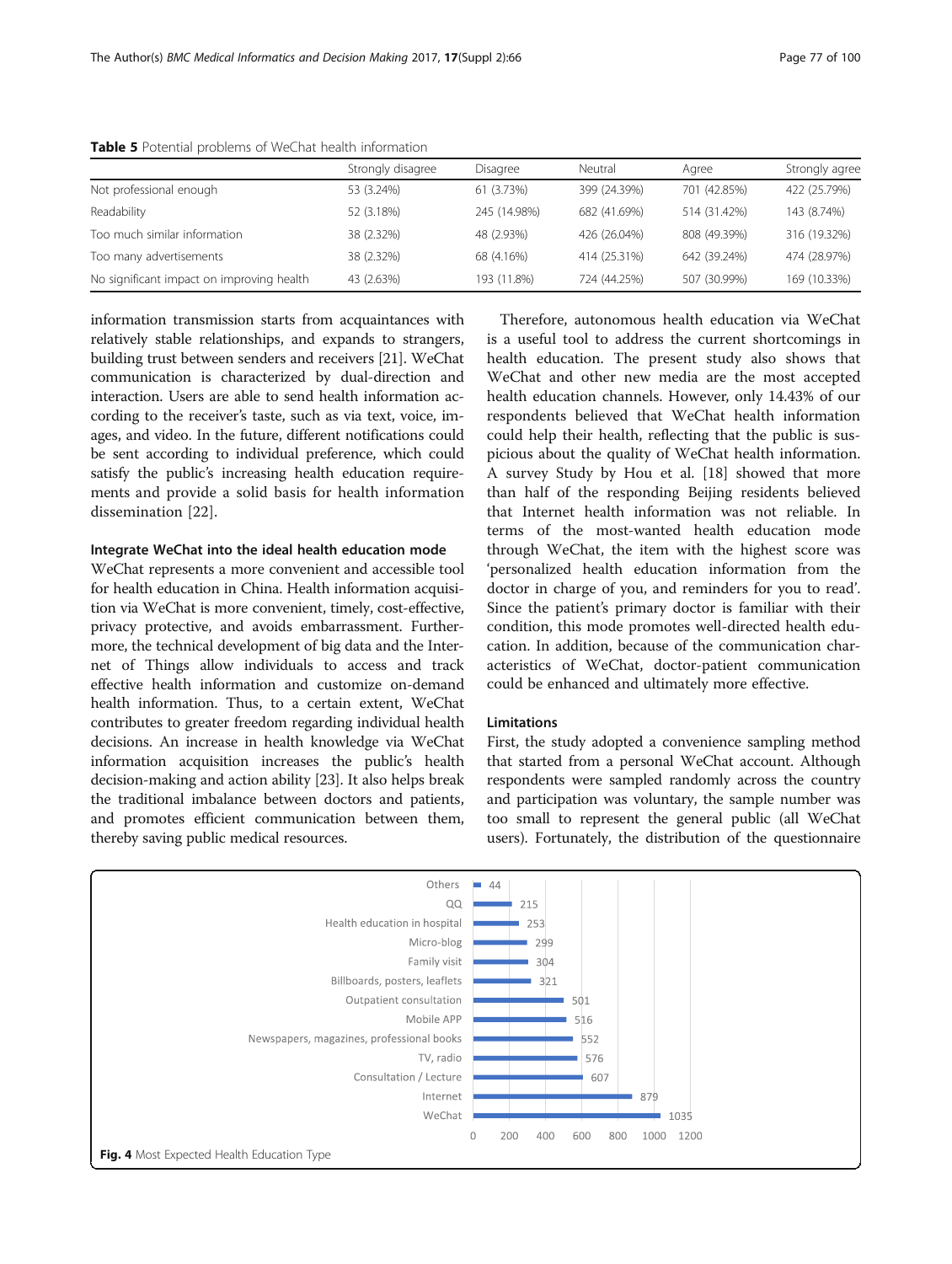<span id="page-7-0"></span>

was very powerful: 1,636 valid replies were received, and respondents were distributed over 32 provinces and cities across the country. Thus, our sample was representative to certain degree. Furthermore, the age range distribution was concentrated between 18–50, and the numbers of respondents in the age groups of 18–25, 26–30, and 31–40, were almost evenly distributed. This represents the main core of active WeChat users. According to a large-scale survey, the average age of WeChat users is only 26 years old, 97.7% of users are under the age of 50, and 86.2% of users are 18–36 years old [\[24\]](#page-8-0). The purpose of this study was not to draw upon the general characteristics of the WeChat population but to obtain knowledge of social media on health information acquisition through the typical population group so that we can learn how to deal with the future development of social media for health education and information acquisition. Another limitation is that the questionnaires were distributed online, where there were many uncontrollable factors. In addition, since the required questionnaire completion time was short, the results possibly contained a degree of randomness. These above factors might have caused bias. Lastly, to conduct a more accurate and convincing study, more samples are required, along with greater attention to detail in controlling variables and improving questionnaire evaluation.

# Future directions

There were major concerns with the quality of health education information on WeChat, especially with regards to content. WeChat uses open information generation and communication modes, with limited control of the health information made available. Therefore, it is essential to evaluate article quality, and improve dissemination of high quality articles. Another important direction is to provide directed assistance so that patients can obtain health data and develop individualized plans for health education. WeChat could also develop functions that include new online medical services, patient-doctor communication, and patient-to-patient communication. Finally, areas such as supervision of WeChat health information, moral standards, and privacy, should be considered.

# **Conclusions**

This study is the first quantitative investigation of people's view on health information via WeChat. Results showed that the current status of health education is worrisome and unable to meet the demands of the general public. Although there are many opportunities to access health information, the public is highly suspicious of the professionalism of the health information they see from WeChat. This study predicted that individualized health education based on WeChat, in which a wide variety of health topics is shared, commented on, and discussed, could play a central role in the future of health education efforts in China because WeChat is well integrated into society.

Table 6 Most expected mode of health education

| <b>TWAIL &amp;</b> MOJE CAPCELLO THOUG OF HEURT CUUCULION |                                                                                                                     |                                                                            |                                                                                     |                                                                                                                                                                            |  |  |  |
|-----------------------------------------------------------|---------------------------------------------------------------------------------------------------------------------|----------------------------------------------------------------------------|-------------------------------------------------------------------------------------|----------------------------------------------------------------------------------------------------------------------------------------------------------------------------|--|--|--|
| Health education mode                                     | Medical and health<br>information from friends'<br>moments, group chats,<br>public account sharing<br>(open to all) | Normal health education<br>information from the<br>doctor in charge of you | Personalized health<br>education information<br>from the doctor in<br>charge of you | Personalized health education<br>information from the doctor in<br>charge of you, and reminders for<br>you (for example, referred to you,<br>@ you, private letter to you) |  |  |  |
| Score                                                     | 61.40                                                                                                               | 70.15                                                                      | 74.15                                                                               | 76.42                                                                                                                                                                      |  |  |  |